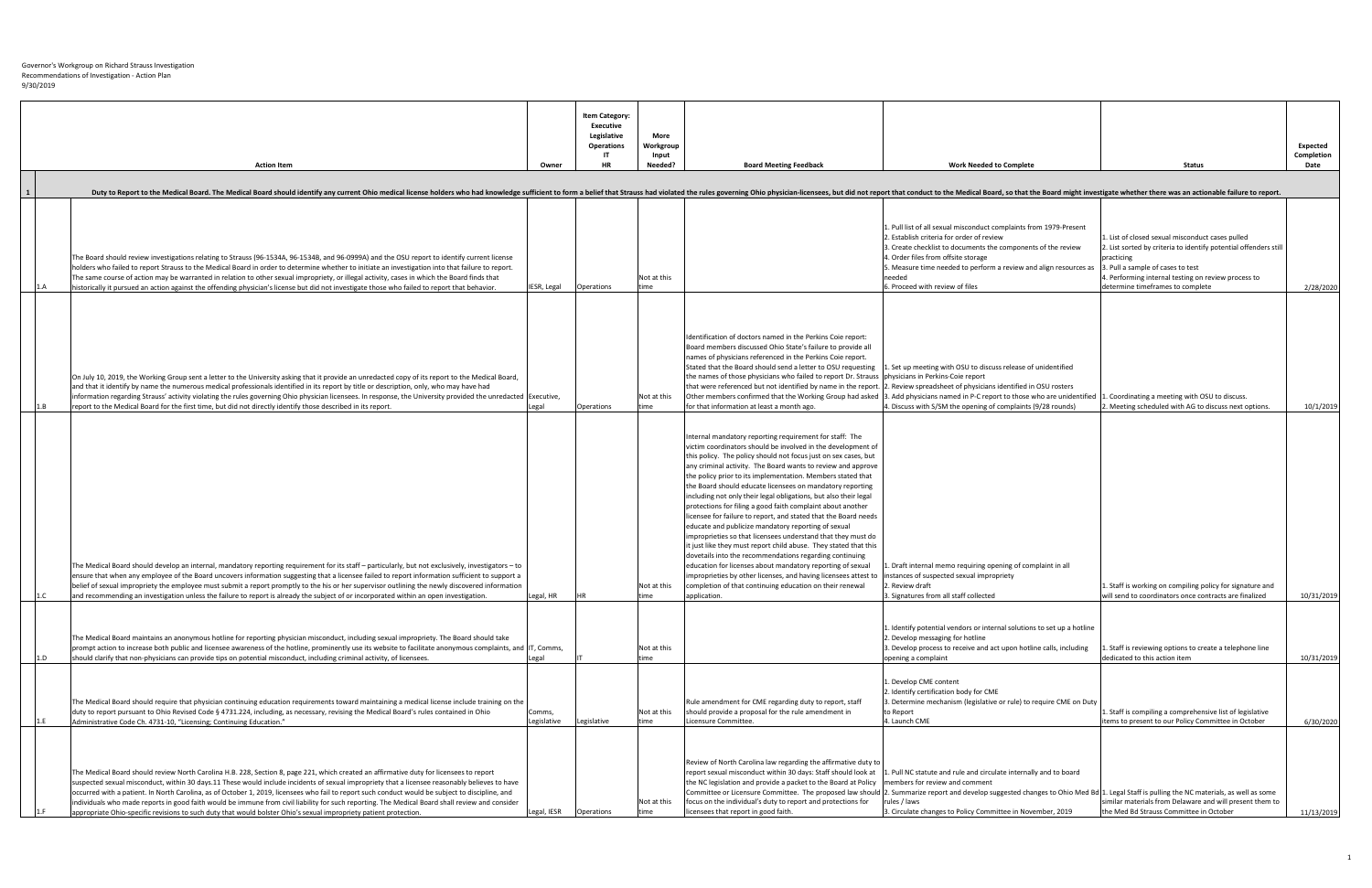| <b>Action Item</b>                                                                                                                                                                                                                                                                                                                                                                                                                                                                                                                                                        | Owner              | <b>Item Category:</b><br><b>Executive</b><br>Legislative<br><b>Operations</b><br><b>HR</b> | <b>More</b><br>Workgroup<br>Input<br>Needed? | <b>Board Meeting Feedback</b>                                                                                                                                                                                                                                                                | <b>Work Needed to Complete</b>                                                                                                 | <b>Status</b>                                                                                                                                                                                                                                                        | Expected<br>Completion<br>Date |
|---------------------------------------------------------------------------------------------------------------------------------------------------------------------------------------------------------------------------------------------------------------------------------------------------------------------------------------------------------------------------------------------------------------------------------------------------------------------------------------------------------------------------------------------------------------------------|--------------------|--------------------------------------------------------------------------------------------|----------------------------------------------|----------------------------------------------------------------------------------------------------------------------------------------------------------------------------------------------------------------------------------------------------------------------------------------------|--------------------------------------------------------------------------------------------------------------------------------|----------------------------------------------------------------------------------------------------------------------------------------------------------------------------------------------------------------------------------------------------------------------|--------------------------------|
| The Medical Board should consider amendments to the application for a license or renewal of the license to include: (i) a checkbox by which the<br>applicants signify that they acknowledge and understand the licensee's duty to report; and (ii) a checkbox for the applicants to disclose whether<br>they have engaged in conduct prohibited by the Medical Board's rules regarding Sexual Misconduct and Impropriety (Ohio Admin. Code §§ 4731- Licensure,<br>[26-01 to -03]. This will reinforce the duty to report and effectively require periodic self-reporting. | Legal              | Operations                                                                                 | Not at this<br>Itime                         | Addition of checkboxes to the license and renewal<br>applications regarding the duty to report and prohibition<br>against conduct in violation of the Board's sexual misconduct<br>Trules. The Board would like this to go to the Licensure<br>Committee.                                    | . Develop changes to applications<br>2. Confirm with Licensure Committee and full Board<br>3. Implement changes to application | 1. Licensure has started the drafting of a new question for<br>new / renewal application forms                                                                                                                                                                       | 10/31/2019                     |
| Review of 25 years of closed sexual misconduct cases to identify any cases that should be reopened and investigated.                                                                                                                                                                                                                                                                                                                                                                                                                                                      | <b>IESR, Legal</b> | <b>Operations</b>                                                                          | Not at this<br>Itime                         | Add a line to Category 1 as 1H: Look at closed sexual<br>misconduct cases from 1979 through the present to ensure<br>that there are not physicians who are sexual predators<br>practicing in Ohio. There are approximately 2000 cases for<br>review. The estimated time frame is six months. | See 1A                                                                                                                         | 1. Staff has created a checklist to ensure that closed cases<br>were thoroughly investigated (this has been shared with<br>our Med Bd Committee). We have established an order in<br>which to review these cases, and should start the week of<br>September 30, 2019 | 2/28/2020                      |

2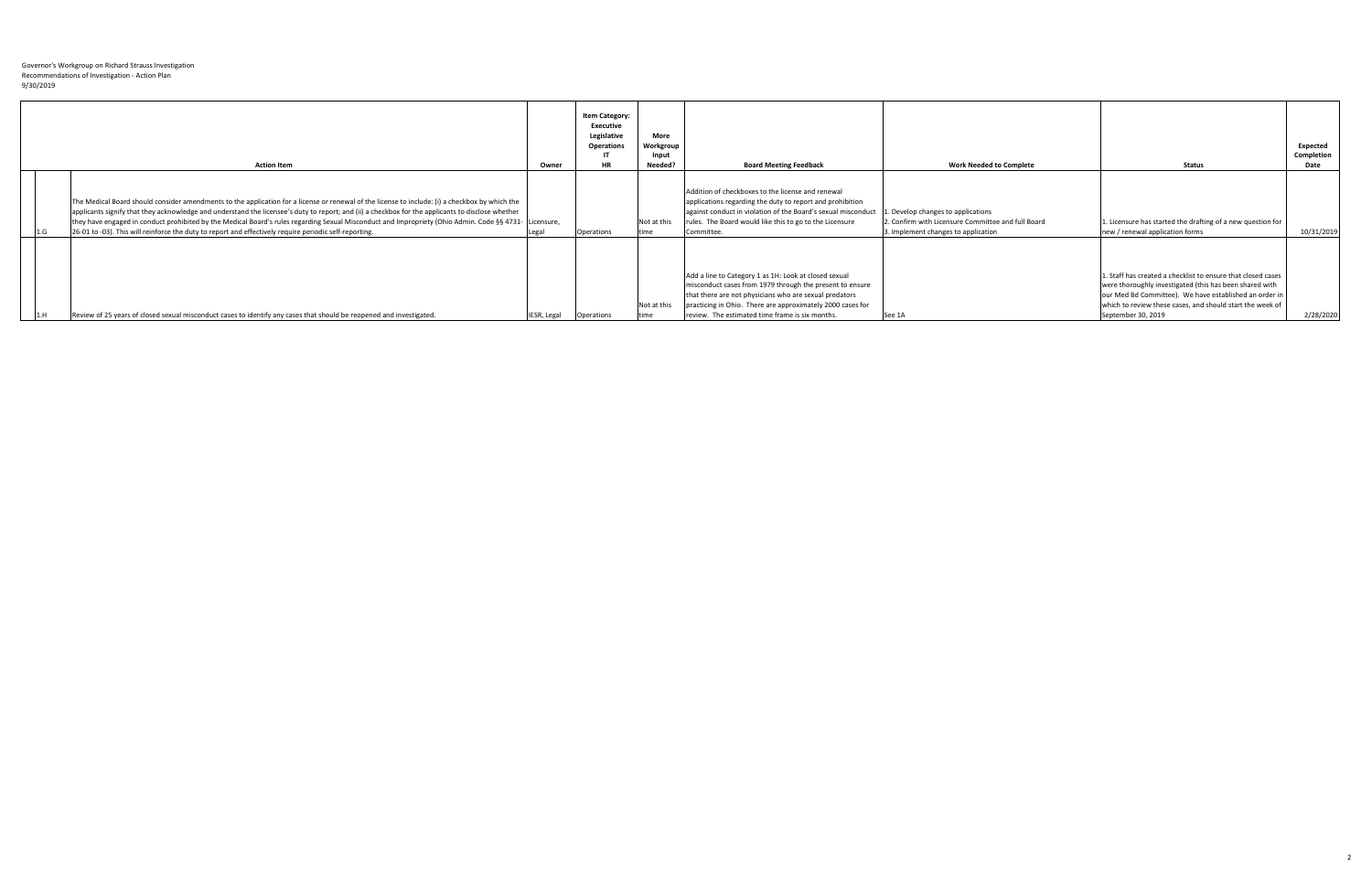| <b>More</b><br><b>Workgroup</b> |                               |                                |               |
|---------------------------------|-------------------------------|--------------------------------|---------------|
| Input                           |                               |                                |               |
| Needed?                         | <b>Board Meeting Feedback</b> | <b>Work Needed to Complete</b> | <b>Status</b> |

of sexual impropriety that may implicate criminal conduct, remaining mindful of administrative procedures, constitutional protections against self-incrimination, confidentiality, and survivor-centered and trauma-informed



|                |                                                                                                                                                                                                                                                                                                   |             | <b>Item Category:</b><br><b>Executive</b><br>Legislative<br><b>Operations</b><br>ΙT |
|----------------|---------------------------------------------------------------------------------------------------------------------------------------------------------------------------------------------------------------------------------------------------------------------------------------------------|-------------|-------------------------------------------------------------------------------------|
|                | <b>Action Item</b>                                                                                                                                                                                                                                                                                | Owner       | <b>HR</b>                                                                           |
| $\overline{2}$ | Law Enforcement. The Medical Board should develop by the end of calendar year 2019 a protocol to work consistently and closely with law enforcement upon receipt of allegations of s                                                                                                              |             |                                                                                     |
|                |                                                                                                                                                                                                                                                                                                   |             |                                                                                     |
|                |                                                                                                                                                                                                                                                                                                   |             |                                                                                     |
|                |                                                                                                                                                                                                                                                                                                   |             |                                                                                     |
|                |                                                                                                                                                                                                                                                                                                   |             |                                                                                     |
|                |                                                                                                                                                                                                                                                                                                   |             |                                                                                     |
|                |                                                                                                                                                                                                                                                                                                   |             |                                                                                     |
|                | The Working Group recommends that the Medical Board's plan include a plan to establish meaningful ties to local law enforcement in areas of<br>the state having the highest incidence of sexual impropriety investigations, including with established victim advocacy programs in those agencies |             |                                                                                     |
| 2.A            | and Sexual Assault Response Teams (SARTs)                                                                                                                                                                                                                                                         | <b>IESR</b> | Operations                                                                          |
|                |                                                                                                                                                                                                                                                                                                   |             |                                                                                     |
|                |                                                                                                                                                                                                                                                                                                   |             |                                                                                     |
|                |                                                                                                                                                                                                                                                                                                   |             |                                                                                     |
|                |                                                                                                                                                                                                                                                                                                   |             |                                                                                     |
|                |                                                                                                                                                                                                                                                                                                   |             |                                                                                     |
|                |                                                                                                                                                                                                                                                                                                   |             |                                                                                     |
|                |                                                                                                                                                                                                                                                                                                   |             |                                                                                     |
|                |                                                                                                                                                                                                                                                                                                   |             |                                                                                     |
|                |                                                                                                                                                                                                                                                                                                   |             |                                                                                     |
|                | The Working Group recommends that the Medical Board's plan include instruction to contact law enforcement upon the opening of a sexual                                                                                                                                                            |             |                                                                                     |
| 2.B            | impropriety investigation to determine whether law enforcement has received or is investigating allegations against the subject of the Medical<br>Board's investigation                                                                                                                           | <b>IESR</b> | <b>Operations</b>                                                                   |
|                |                                                                                                                                                                                                                                                                                                   |             |                                                                                     |
|                |                                                                                                                                                                                                                                                                                                   |             |                                                                                     |
|                |                                                                                                                                                                                                                                                                                                   |             |                                                                                     |
|                | The Working Group recommends that the Medical Board's plan include guidance on when to involve law enforcement or the prosecutor's office                                                                                                                                                         |             |                                                                                     |
| 2.C            | so that the dual purposes of law enforcement conducting a criminal investigation and the Medical Board conducting an administrative<br>investigation are best served.                                                                                                                             | <b>IESR</b> | <b>Operations</b>                                                                   |
|                |                                                                                                                                                                                                                                                                                                   |             |                                                                                     |
| 2.D            | The Working Group recommends that the Medical Board's plan include Medical Board staff training in recognizing criminal sexual abuse, which is<br>not a substitute for consulting law enforcement or local prosecutors.                                                                           | HR, IERS    | <b>HR</b>                                                                           |
|                |                                                                                                                                                                                                                                                                                                   |             |                                                                                     |
|                | Early involvement of law enforcement is critical where potential criminal conduct is detected, both to gather information for the Medical Board                                                                                                                                                   |             |                                                                                     |
|                | investigation as well as to aide law enforcement to identify and investigate criminal activity. As a result, depending upon the nature of the<br>conduct, victims, and specific circumstances of each case, the Medical Board's protocol must allow for its employees to exercise sound           |             |                                                                                     |
| 2.E            | investigative judgment on when to diverge from that protocol and contact law enforcement immediately and directly, without risking internal or<br>disciplinary reprimand.                                                                                                                         | <b>IESR</b> | Operations                                                                          |
|                |                                                                                                                                                                                                                                                                                                   |             |                                                                                     |

|                      | investigations.                                                                                                                                                                                                                                                                                                                                                                                                                                                                                                                                                                                                                                                                                                                                                                                                                                                                                                                    |                                                                                                                                                                                                                                                                                                                                                                                                                                                                                                                  |                                                                                                                                                                                                                                   |
|----------------------|------------------------------------------------------------------------------------------------------------------------------------------------------------------------------------------------------------------------------------------------------------------------------------------------------------------------------------------------------------------------------------------------------------------------------------------------------------------------------------------------------------------------------------------------------------------------------------------------------------------------------------------------------------------------------------------------------------------------------------------------------------------------------------------------------------------------------------------------------------------------------------------------------------------------------------|------------------------------------------------------------------------------------------------------------------------------------------------------------------------------------------------------------------------------------------------------------------------------------------------------------------------------------------------------------------------------------------------------------------------------------------------------------------------------------------------------------------|-----------------------------------------------------------------------------------------------------------------------------------------------------------------------------------------------------------------------------------|
| Not at this<br>time  | Develop a plan to establish meaningful ties to local law<br>enforcement, including established victim advocacy programs<br>and Sexual Assault Response Teams: The Board would like to<br>meet with law enforcement representatives, and stated that<br>they want the involvement of investigators in establishing<br>partnerships with local law enforcement related to the sexual 2. Identify existing contacts in all areas<br>the balance of working administrative and criminal cases so<br>the public.                                                                                                                                                                                                                                                                                                                                                                                                                        | 1. Identify areas of state with highest occurrences of sexual<br>misconduct allegations (focus on largest cities, at a minimum)<br>impropriety cases. This meeting should include a discussion of 3. Seek points of contact for areas where an existing contact does<br>not exist<br>that there is no delay which could result in additional harm to  4. Document and retain lists of points of contact for both LE and local associations to contact. Working to get those contased by that<br>victim advocates | 1. The board's committee and staff have identified<br>OPAA, Buckeye County Sheriffs, and the Chiefs of I<br>to set up meetings.                                                                                                   |
| Not at this<br>ltime | Plan should include instruction to contact law enforcement to<br>determine whether law enforcement is investigating sexual<br>misconduct allegations against the Medical Board licensee:<br>Board members indicated that notification should be made on<br>all sexual misconduct cases, but that the Board needs to<br>inform law enforcement that the Medical Board's<br>investigation should not be put on hold because the Medical<br>Board can in some cases remove a doctor from practice more<br>quickly than a criminal prosecution can proceed. Other Board<br>members stated that the Board needed to be careful to not<br>damage partnerships with law enforcement and that most<br>often the Board does defer to law enforcement. Members<br>stated that the Board has the right to refuse to put its<br>investigation on hold, but also expressed their experience in<br>working collaboratively with law enforcement. | 1. Develop mechanism to require LE contact in all sexual misconduct  rules of engagement for the notification to LE of se<br>cases<br>2. Leverage contacts from item 2A to share information<br>3. Document the date and nature of the contact with LE in eLicense<br>system                                                                                                                                                                                                                                     | 1. In a meeting with LE associations, we intend to<br>misconduct cases.<br>2. Reports of Investigations will have a mandatory<br>'Contact LE" section that must demonstrate that t<br>was done. ROI should be updated by 12/31/19 |
| Not at this<br>time  | Plan to include guidance when to involve law enforcement so<br>that dual purposes of administrative and criminal<br>investigations are served: The Board discussed that this should manual, as well as Sexual Misconduct protocol<br>be a topic of the meeting with law enforcement.                                                                                                                                                                                                                                                                                                                                                                                                                                                                                                                                                                                                                                               | 1. Identify points of contact for major associations (e.g. OPAA) in the<br>state<br>2. Identify points of contact to assist the Med Bd in defining "rules of<br>engagement" for sexual misconduct investigations<br>3. Embed agreed-upon rule into the ROI checklist and investigator                                                                                                                                                                                                                            | 1. The board's committee and staff have identified<br>OPAA, Buckeye County Sheriffs, and the Chiefs of I<br>associations to contact. Working to get those cont<br>to set up meetings.                                             |
| Not at this<br>time  | Recommends staff training in recognizing criminal sexual<br>abuse: No specific comments on this recommendation.                                                                                                                                                                                                                                                                                                                                                                                                                                                                                                                                                                                                                                                                                                                                                                                                                    | 1. Identify training provider for sexual criminal abuse<br>2. Train staff initially<br>3. Develop a plan for ongoing training for staff                                                                                                                                                                                                                                                                                                                                                                          | 1. HR is working to identify a vendor to provide thi<br>training to staff.                                                                                                                                                        |
| Not at this<br>time  | Plan should include early reporting to law enforcement: No<br>specific comments on this recommendation.                                                                                                                                                                                                                                                                                                                                                                                                                                                                                                                                                                                                                                                                                                                                                                                                                            | 1. Update investigator manual and sexual misconduct protocol to<br>allow for greater flexibility in sexual misconduct investigations, as<br>well as directions on early LE involvement                                                                                                                                                                                                                                                                                                                           | 1. The ROI can be updated to include a notificatior<br>any criminal conduct as soon as it is noted.                                                                                                                               |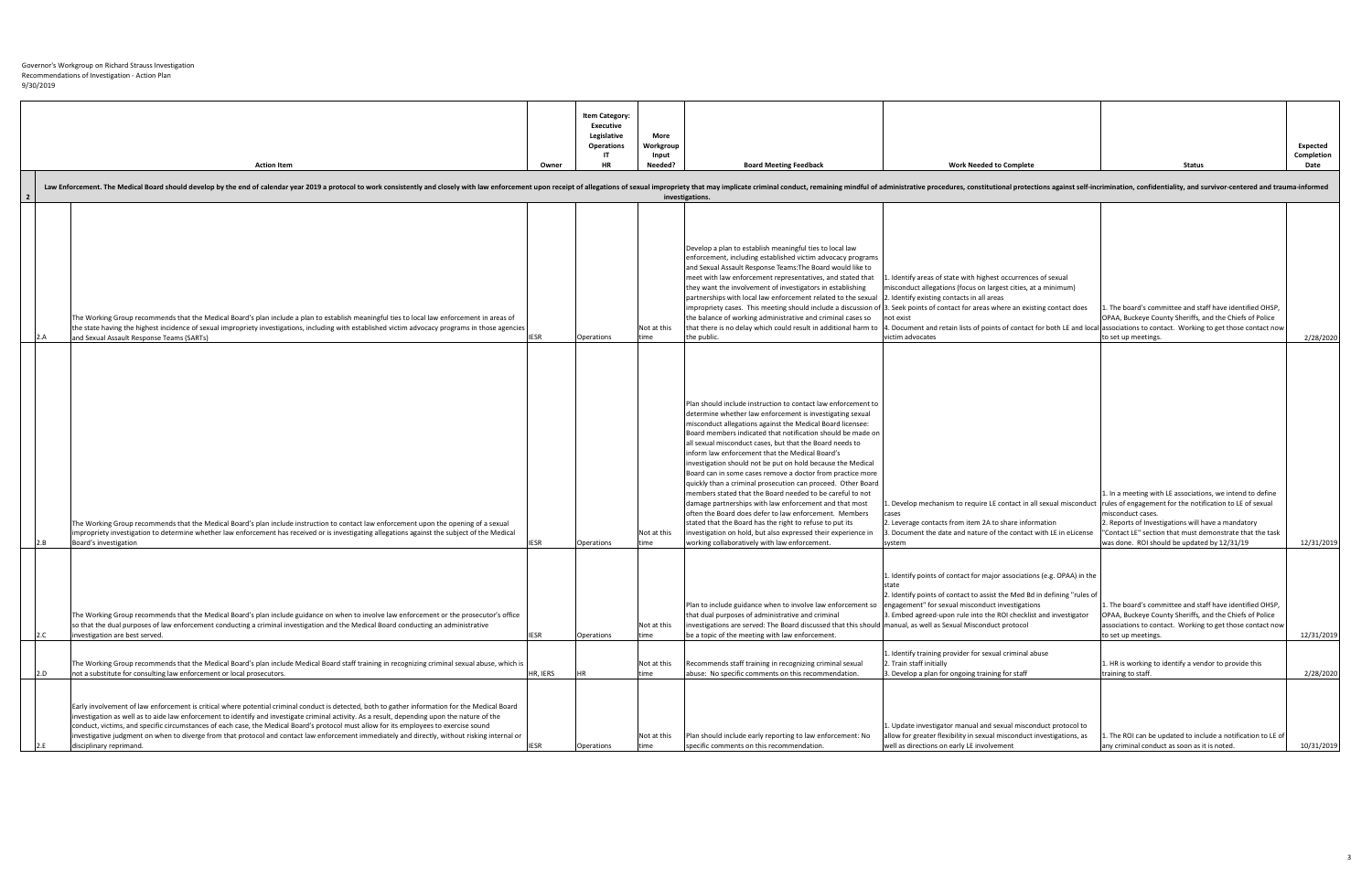|      | <b>Action Item</b>                                                                                                                                                                                                                                                                                                                                                                                                                                                                                                                                                                                                                                                                                                                                                                                                                                                                                                                                                          | Owner                       | <b>Item Category:</b><br><b>Executive</b><br>Legislative<br><b>Operations</b><br><b>HR</b> | <b>More</b><br>Workgroup<br>Input<br>Needed? | <b>Board Meeting Feedback</b>                                                                                                                                                                                                                                               | <b>Work Needed to Complete</b>                                                                                                                                                                                                            | <b>Status</b>                                                                                                    | Expected<br><b>Completion</b><br>Date |
|------|-----------------------------------------------------------------------------------------------------------------------------------------------------------------------------------------------------------------------------------------------------------------------------------------------------------------------------------------------------------------------------------------------------------------------------------------------------------------------------------------------------------------------------------------------------------------------------------------------------------------------------------------------------------------------------------------------------------------------------------------------------------------------------------------------------------------------------------------------------------------------------------------------------------------------------------------------------------------------------|-----------------------------|--------------------------------------------------------------------------------------------|----------------------------------------------|-----------------------------------------------------------------------------------------------------------------------------------------------------------------------------------------------------------------------------------------------------------------------------|-------------------------------------------------------------------------------------------------------------------------------------------------------------------------------------------------------------------------------------------|------------------------------------------------------------------------------------------------------------------|---------------------------------------|
|      | The Medical Board expressed interest in amending the sexual battery statute(s) in Revised Code Chapter 29 so that a violation in the context of<br>certain physician-patient relationships constitutes criminal conduct by the nature of that relationship. The Working Group recommends that the<br>Medical Board pursue this and other initiatives to better define and allow effective prosecution of criminal sexual conduct by physicians,<br>including, for example, extending statutes of limitation and defining physician criminal conduct. Additionally, the Medical Board should review<br>recent changes to North Carolina law enacted August 1, 2019 from House Bill 228, Part VI, beginning on page 20, which created a new criminal<br>offense, punishable as a felony for sexual contact or penetration under pretext of medical treatment. A similar statute in Ohio would serve to<br>deter physicians from this type of felonious conduct in the future. | IESR, Legal,<br>Legislative | Legislative                                                                                | Not at this<br>Itime                         | Amend sexual battery statute and other legislative changes to Ito the Policy Committee<br>protect patients from physicians engaging in felonious<br>conduct: No specific comments on this recommendation.                                                                   | . Take to Med Bd Strauss Committtee to make a recommendation<br>2. Pending outcome of the Strauss Committee, take to Policy<br>Committee for further action                                                                               | 1. Staff is compiling a comprehensive list of legislative<br>items to present to our Policy Committee in October | 12/31/2019                            |
| 12.G | While the Working Group focused on the Strauss investigation and the above recommendations focus on investigating criminal sexual conduct,<br>the Medical Board is encouraged to apply the lessons learned and techniques developed to include law enforcement in any case in which illegal<br>activity is suspected or uncovered.                                                                                                                                                                                                                                                                                                                                                                                                                                                                                                                                                                                                                                          |                             | <b>Operations</b>                                                                          | Not at this<br>Itime                         | The Board should apply lessons learned to include law<br>enforcement in any case in which illegal activity is suspected<br>or uncovered: The Board indicated that the policy should<br> include reporting any criminal activity to law enforcement,<br>just sexual conduct. | 1. Identify lessons learned and best practices on notification of law<br>enforcment<br>2. Review investigator manual, enforcement and standards review<br>not processes, and all protocols to insert LE notification where<br>appropriate | 1. The ROI can be updated to include a notification to LE of  <br>any criminal conduct as soon as it is noted.   | 2/28/2020                             |

4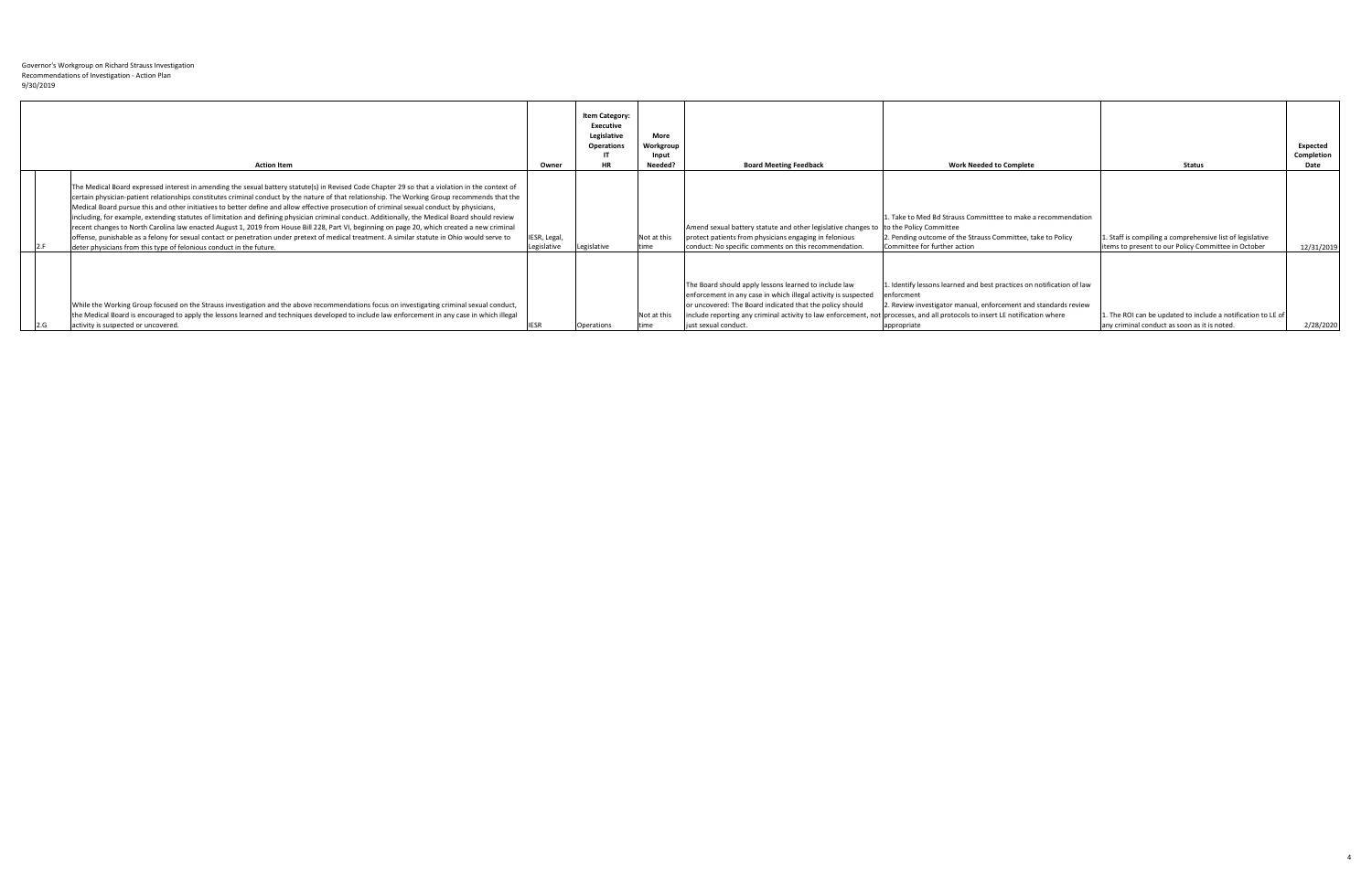| <b>Action Item</b><br>Quality Assurance. The Medical Board should implement a practice of quality assurance not only to ensure that an investigation is opened when it should be, but to review the decision of whether the investigation merits mov                                                                                                                                                                                                                                                                                                                                                                                                                                                                                                                          | Owner                                                            | <b>Item Category:</b><br><b>Executive</b><br>Legislative<br><b>Operations</b><br>HR | <b>More</b><br>Workgroup<br>Input<br>Needed? | <b>Board Meeting Feedback</b>                                                                                                                                                                                                                                                                                                                                                                                                                                                                                                                                                                                                                                                    | <b>Work Needed to Complete</b>                                                                                                                                                                                                                                                                                                                                                                                                                                                                                                                                                              | <b>Status</b>                                                                                                                                                                                                                                                                                                                                                                                                                                                                                               | <b>Expected</b><br>Completion<br>Date |
|-------------------------------------------------------------------------------------------------------------------------------------------------------------------------------------------------------------------------------------------------------------------------------------------------------------------------------------------------------------------------------------------------------------------------------------------------------------------------------------------------------------------------------------------------------------------------------------------------------------------------------------------------------------------------------------------------------------------------------------------------------------------------------|------------------------------------------------------------------|-------------------------------------------------------------------------------------|----------------------------------------------|----------------------------------------------------------------------------------------------------------------------------------------------------------------------------------------------------------------------------------------------------------------------------------------------------------------------------------------------------------------------------------------------------------------------------------------------------------------------------------------------------------------------------------------------------------------------------------------------------------------------------------------------------------------------------------|---------------------------------------------------------------------------------------------------------------------------------------------------------------------------------------------------------------------------------------------------------------------------------------------------------------------------------------------------------------------------------------------------------------------------------------------------------------------------------------------------------------------------------------------------------------------------------------------|-------------------------------------------------------------------------------------------------------------------------------------------------------------------------------------------------------------------------------------------------------------------------------------------------------------------------------------------------------------------------------------------------------------------------------------------------------------------------------------------------------------|---------------------------------------|
| The Medical Board should access available resources by entering into a consulting agreement with the Office of Internal Audit in the Office of<br>Budget and Management to ensure its internal controls are model policies and to suggest process improvements where necessary. Further, the<br>Medical Board should engage the Auditor of State to perform a compliance and/or performance audit of the Medical Board's adherence to its<br>own standards regarding investigation of sexual impropriety allegations.                                                                                                                                                                                                                                                         | HR, Legal,<br><b>IESR, Hearing</b>                               | <b>Operations</b>                                                                   | Not at this                                  | Board members proposed that the better course for auditing<br>the Board's compliance with its new policies and processes<br>related to sexual impropriety complaints is to hire an internal<br>structure. Board members stated this is preferable to seeking documents<br>an audit from an outside group or the State Auditor. This<br>internal audit should report to the Board on a monthly or<br>quarterly basis.                                                                                                                                                                                                                                                             | . Contact OBM to get a better understanding of their available<br><b>Iservices</b><br>2. Agree to scope and timeframe of engagement<br>compliance auditor who has independence within the Board's  3. Med Bd begins compiling existing information and process<br>4. Collaborate with auditor to identify gaps in processes and<br><b>documentation</b><br>5. Implement corrections identified                                                                                                                                                                                              | . Meeting with OBM is set for 9/30/2019 to begin<br>discussions about this engagement.                                                                                                                                                                                                                                                                                                                                                                                                                      | 2/28/2020                             |
| The Medical Board should develop a practice to regularly review the decisions, or a meaningful percentage thereof, made by the Secretary and<br>Supervising Member to close a sexual impropriety case without investigation or to close a case after investigation and without referral for law<br>enforcement. That review should include legal staff, investigative staff, and an internal or outside victim advocate.                                                                                                                                                                                                                                                                                                                                                      | Legal, IESR,<br>Board<br>Members                                 | Operations                                                                          | Not at this<br>time                          | Regular review of Secretary and Supervising Member's<br>decision to close sexual impropriety cases without<br>investigation or without referral to enforcement: Move<br>forward with the reviews. Finalize the Sexual Misconduct<br>protocol by October 1, 2019 to provide to working group.<br>Members stated that a rotating Board member could be<br>involved in reviewing the sexual impropriety cases with the<br>Secretary and Supervising Member. Another Board member<br>noted that there could be problems with involving other<br>members due to that eliminating that particular member fron<br>voting on a citation related to a licensee that they had<br>reviewed. | 1. Identify team members to fill the sexual misconduct close case<br><b>I</b> review team<br>. Identify reporting and checklist criteria for the review of cases<br>3. Develop reporting mechanisms for the team's actions<br>. Bring proposed criteria and review process to full board for<br>approval<br>5. Implement team to review proposed cases to be closed                                                                                                                                                                                                                         | . The updated checklist for sexual misconduct cases can<br>be de-identified to give members insight into the scenarios<br>of cases without jeopardizing their impartiality. The board<br>is going to continue to provide an audit-level volume of<br>these cases to members to get their feedback and provide<br>guidance to the Secretary and Supervising members and                                                                                                                                      | 11/1/2019                             |
| The Medical Board should consider a review of the manner in which investigative reports are delivered to enforcement attorneys, and whether<br>and how to deliver them to Board Members other than the Secretary and Supervising Member involved in approving them for enforcement, so<br>that the Board, as a whole, is informed at least of the basis for closing sexual impropriety cases even if not informed of the identity of the subject  Board<br>of the allegation.<br>The Medical Board should continue its practice of reviewing aging cases and reviewing the time taken to complete investigations, not to the<br>detriment of the quality of those investigations, but to ensure that a case is investigated and any citation issued promptly, and never again | Legal, IESR,<br>Members<br>IESR, Legal,                          | Operations                                                                          | Not at this<br>time<br>Not at this           | Inform Board of the basis for closing sexual impropriety cases: opine on them<br>be provided to the Board and placed on our website.<br>Continue review aging cases and the time to complete<br>investigation: Board indicated that timeliness reviews should                                                                                                                                                                                                                                                                                                                                                                                                                    | 1. Develop mechanism to document details of investigation without<br>disclosing licensee or patient information<br>2. Identify board members to review de-identified case details and<br>A de-identified list of all closed sexual misconduct cases should 3. IESR should follow up on any additional investigation needed as<br>part of the review and report back to the reviewing members<br>1. Review Red List process with Med Bd Strauss Committee members<br>to get feedback on format and timing<br>2. Make any adjustments suggested by the committee in<br>consultation with S/SM | 1. The updated checklist for sexual misconduct cases can<br>be de-identified to give members insight into the scenarios<br>of cases without jeopardizing their impartiality. The board<br>s going to continue to provide an audit-level volume of<br>these cases to members to get their feedback and provide<br>guidance to the Secretary and Supervising members and<br>staff<br>. Med Board Strauss Committee will review the aged case<br>(a.k.a. "Red List") criteria in October, with a new aged case | 2/28/2020                             |
| permitted to languish inactive.<br>The Medical Board should review the practices of comparable state medical boards, to assess the use of a similar two-member team to oversee<br>linvestigations, and to identify feasible quality assurance methods.                                                                                                                                                                                                                                                                                                                                                                                                                                                                                                                        | Hearing Unit   Operations<br>Legal, IESR,<br>Policy<br>Committee | Legislative                                                                         | time<br>Not at this<br>time                  | continue.<br>Review the practice of using Secretary and Supervising<br>Member by looking at other state medical boards: Board<br>members proposed that this research could be done through<br>the FSMB.                                                                                                                                                                                                                                                                                                                                                                                                                                                                          | 3. Issue Red List with any updated parameters<br>1. Identify practices from other states<br>2. Compile recommendations and sent to Med Bd Strauss<br>Committee<br>3. If statutory changes are needed to affect changes, send to Policy<br><b>Committee</b><br>4. If changes are non-statutory, implement                                                                                                                                                                                                                                                                                    | list created in early November.<br>. Staff has contacted the Federation of State Medical<br>Boards to assess what information they have that we<br>could leverage to fulfill this requirement.                                                                                                                                                                                                                                                                                                              | 10/31/2019<br>2/28/2020               |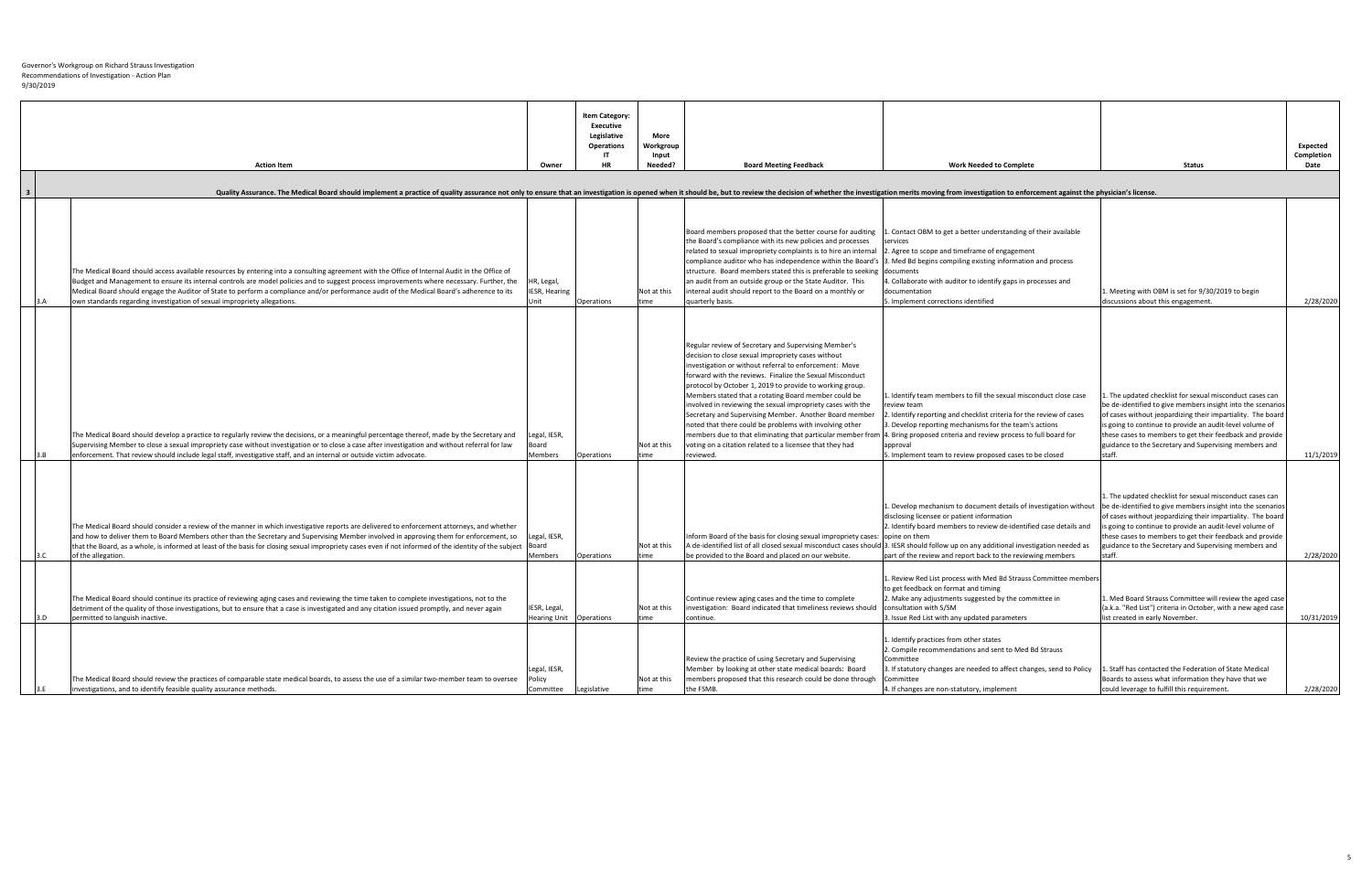Recommendations of Investigation - Action Plan

Governor's Workgroup on Richard Strauss Investigation 9/30/2019

|                                             | <b>Action Item</b>                                                                                                                                                                                                                                                                                                                                                                                                                                                                                                                                                                                                                                         | Owner                                            | <b>Item Category:</b><br><b>Executive</b><br>Legislative<br><b>Operations</b><br>HR | <b>More</b><br>Workgroup<br>Input<br>Needed? | <b>Board Meeting Feedback</b>                                                                                                                                                                                                                                                                                       | <b>Work Needed to Complete</b>                                                                                                                                                                                                                                                                                        | <b>Status</b>                                                                                                                                                                                                                                                      | Expected<br><b>Completion</b><br>Date |
|---------------------------------------------|------------------------------------------------------------------------------------------------------------------------------------------------------------------------------------------------------------------------------------------------------------------------------------------------------------------------------------------------------------------------------------------------------------------------------------------------------------------------------------------------------------------------------------------------------------------------------------------------------------------------------------------------------------|--------------------------------------------------|-------------------------------------------------------------------------------------|----------------------------------------------|---------------------------------------------------------------------------------------------------------------------------------------------------------------------------------------------------------------------------------------------------------------------------------------------------------------------|-----------------------------------------------------------------------------------------------------------------------------------------------------------------------------------------------------------------------------------------------------------------------------------------------------------------------|--------------------------------------------------------------------------------------------------------------------------------------------------------------------------------------------------------------------------------------------------------------------|---------------------------------------|
|                                             |                                                                                                                                                                                                                                                                                                                                                                                                                                                                                                                                                                                                                                                            |                                                  |                                                                                     |                                              |                                                                                                                                                                                                                                                                                                                     |                                                                                                                                                                                                                                                                                                                       |                                                                                                                                                                                                                                                                    |                                       |
|                                             |                                                                                                                                                                                                                                                                                                                                                                                                                                                                                                                                                                                                                                                            |                                                  |                                                                                     |                                              |                                                                                                                                                                                                                                                                                                                     |                                                                                                                                                                                                                                                                                                                       |                                                                                                                                                                                                                                                                    |                                       |
|                                             | Confidentiality and Transparency. The investigation confidentiality afforded in Ohio Revised Code § 4731.22(F)(5) should not be a shield from oversight of inappropriate inaction such as that in the current statute, and sup                                                                                                                                                                                                                                                                                                                                                                                                                             |                                                  |                                                                                     |                                              | report back to this Working Group by Tuesday, October 1, 2019 on those efforts.                                                                                                                                                                                                                                     |                                                                                                                                                                                                                                                                                                                       |                                                                                                                                                                                                                                                                    |                                       |
|                                             |                                                                                                                                                                                                                                                                                                                                                                                                                                                                                                                                                                                                                                                            |                                                  |                                                                                     |                                              |                                                                                                                                                                                                                                                                                                                     |                                                                                                                                                                                                                                                                                                                       |                                                                                                                                                                                                                                                                    |                                       |
|                                             | Effective in 1999, the General Assembly amended § 4731.22(F)(5) to permit sharing the investigation with law enforcement and other regulatory<br>agencies. The Working Group supports the Medical Board's proposal to amend it further to replace "governmental agencies" with "governmental Legal, IESR,<br>entity" to help alleviate unnecessary definitional restrictions on the Board's permission to share investigative information.                                                                                                                                                                                                                 | Legislative                                      | Legislative                                                                         | Not at this<br>time                          | Amend (F)(5) to permit sharing of investigative information<br>with "governmental entities": No comments on this.                                                                                                                                                                                                   | Draft sample language to affect the desireed language change<br>. Seek a legislative vehicle to put it in and get LSC to draft<br>3. Language passed and implemented                                                                                                                                                  | 1. Staff is compiling a comprehensive list of legislative<br>items to present to our Policy Committee in October                                                                                                                                                   | 12/31/2019                            |
|                                             |                                                                                                                                                                                                                                                                                                                                                                                                                                                                                                                                                                                                                                                            |                                                  |                                                                                     |                                              |                                                                                                                                                                                                                                                                                                                     |                                                                                                                                                                                                                                                                                                                       |                                                                                                                                                                                                                                                                    |                                       |
|                                             | In the Strauss case, the enforcement and internal tracking records that may have existed would have provided accountability for the Board's<br>Inaction. The Working Group recommends that the Medical Board make public its internal materials that do not themselves constitute a "report"<br>required to be submitted to the board under this chapter, a complaint, or information received by the board pursuant to an investigation or                                                                                                                                                                                                                | Legal, IESR,                                     |                                                                                     | Not at this                                  | Make internal tracking materials public: There was discussion<br>regarding the tension with confidentiality and transparency<br>and that the Board does not want a chilling effect for people<br>to come forward with information. Confidentiality statute                                                          | . Leveraging materials developed in 3.C, create a reporting<br>nechanism for this info<br>. Place metrics and appropriate investigative information on the                                                                                                                                                            | 1. The Medical Board will soon be releasing a website that<br>provides information on our investigative process, training<br>for licensees, and reporting information for victims. It will<br>also track the board's progress on the Workgroup's                   |                                       |
|                                             | pursuant to an inspection " under $\S$ 4731.22(F)(5) when closing a case without formal action.                                                                                                                                                                                                                                                                                                                                                                                                                                                                                                                                                            | Comms                                            | Operations                                                                          | Itime                                        | should not be used to conceal Board processes.                                                                                                                                                                                                                                                                      | website to demonstrate the board's progress                                                                                                                                                                                                                                                                           | recommendations.                                                                                                                                                                                                                                                   | 2/28/2020                             |
| a threat to public health or safety.<br>4.C | The Working Group recommends a statutory change to allow the President of the Board, or designated Member(s), to authorize the release of an Board<br>linvestigation, subject to appropriate redaction, when in his or her professional judgment, disclosure of such information would avert or minimize Members,                                                                                                                                                                                                                                                                                                                                          | Legal, IESR,<br>Legislative                      | Operations &<br>Legislative                                                         | Not at this<br>time                          | Statutory change to allow the Board President or designated<br>members to authorize the release of an investigation to avert $\vert$ 3. Develop protocol for release of info<br>or minimize a threat to public health or safety: No specific<br>comments on this.                                                   | Review statute to identify avenues and scenarios by which this<br>information could be released.<br>. If statute change is needed, Legislative team will seek changes<br>4. Get approval from Med Bd Strauss Committee and full board to $\vert$ 1. Staff is compiling a comprehensive list of legislative<br>proceed | litems to present to our Policy Committee in October                                                                                                                                                                                                               | 2/28/2020                             |
|                                             | The Working Group recommends a statutory change that would permit the Board, or designated Member(s), to authorize the release of<br>linvestigative information, subject to appropriate redaction, for good cause, specifically including upon request of a law enforcement agency.                                                                                                                                                                                                                                                                                                                                                                        | Legal, IESR,<br>Board<br>Members,<br>Legislative | Operations &<br>Legislative                                                         | Not at this<br>time                          | Statutory change that would permit the Board to authorize<br>the release of investigative information for good cause: No<br>specific comments on this.                                                                                                                                                              | . Review statute to identify avenues and scenarios by which this<br>information could be released.<br>2. If statute change is needed, Legislative team will seek changes<br>3. Develop protocol for release of info<br>. Get approval from Med Bd Strauss Committee and full board to<br>proceed                      | Staff is compiling a comprehensive list of legislative<br>items to present to our Policy Committee in October                                                                                                                                                      | 2/28/2020                             |
|                                             | The Board should document and disclose the reason for closing a case after investigation when the decision is made not to pursue formal action, Legal, IESR,<br>and publicly disclose the existence of and status of pending cases.                                                                                                                                                                                                                                                                                                                                                                                                                        |                                                  | Operations                                                                          | Not at this<br>ltime                         | Document and disclose the reason for closing a case after<br>investigation and publicly disclose the existence of and status<br>of pending cases: Update report to include a rationale for<br>closure on every case. Summarize why the closing was<br>appropriate. Please this de-identified report on the website. | Leveraging materials developed in 3.C and 4.B, create a reporting<br>mechanism for this info<br>2. Place metrics and appropriate investigative information on the<br>website to demonstrate the board's progress                                                                                                      | L. Staff and the Med Bd Strauss Committee have reviewed<br>a standard checklist that ensures that a sexual misconduct<br>case was fully investigated and that LE was contacted. We<br>plan to de-identify this information and make it available<br>to the public. | 2/28/2020                             |
| 4.E.1                                       | Pursuant to Ohio Revised Code § 4731.22(F)(6), the Board reports quarterly on case disposition. For closed cases, the report requires:<br>$(a)$ case number; (b) type of license or certificate; (c) a description of the allegations contained in the complaint; and, (d) the<br>disposition. The Working Group recommends adding sub-part "e" to this list, requiring disclosure of the reason for closure for any<br>case investigated and closed without formal action.                                                                                                                                                                                | Legal, IESR,<br>Comms<br>Legislative             | <b>Operations</b>                                                                   | Not at this<br>time                          |                                                                                                                                                                                                                                                                                                                     | 1. Leveraging materials developed in 3.C and 4.B, create a reporting<br>mechanism for this info<br>2. Place metrics and appropriate investigative information on the<br>website to demonstrate the board's progress                                                                                                   | 1. As part of the development of 4.E, we will compile<br>quarterly metrics and narratives that detail the board's<br>success in implementing new sexual misconduct<br>procedures.                                                                                  | 2/28/2020                             |
| 4.E.2                                       | In addition, under § 4731.22(F)(6), the Medical board is required to quarterly report how many cases are still pending. The Working<br>Group recommends adding additional descriptors about the pending cases, including the date the complaint was received or opened,<br>the case number assigned, the type of license or certificate to practice, if any, held by the individual against whom the complaint is<br>directed, a brief categorical description of the type of complaint as alleged and a requirement that it include " for any investigations Comms<br>that remain pending after one year, the reasons the investigations remain pending." | Legal, IESR,<br>Legislative                      | Operations                                                                          | Not at this<br>ltime                         |                                                                                                                                                                                                                                                                                                                     | 1. Leveraging materials developed in 3.C and 4.B, create a reporting<br>mechanism for this info<br>2. Place metrics and appropriate investigative information on the<br>website to demonstrate the board's progress                                                                                                   | . As part of the development of 4.E, we will compile<br>quarterly metrics and narratives that detail the board's<br>success in implementing new sexual misconduct<br>procedures.                                                                                   | 2/28/2020                             |
| 4.E.3                                       | While the Board should pursue statutory changes to this effect, the current statute should not prohibit the Board from taking these<br>steps immediately.                                                                                                                                                                                                                                                                                                                                                                                                                                                                                                  | Legal, IESR,<br>Comms                            | Operations                                                                          | Not at this<br><b>Itime</b>                  |                                                                                                                                                                                                                                                                                                                     | 1. Leveraging materials developed in 3.C and 4.B, create a reporting<br>mechanism for this info<br>2. Place metrics and appropriate investigative information on the<br>website to demonstrate the board's progress                                                                                                   | . The new case review checklist is already being tested,<br>and will be electronically implemented in all new<br>investigations by the end of the year.                                                                                                            | 2/28/2020                             |
|                                             |                                                                                                                                                                                                                                                                                                                                                                                                                                                                                                                                                                                                                                                            |                                                  |                                                                                     |                                              |                                                                                                                                                                                                                                                                                                                     |                                                                                                                                                                                                                                                                                                                       |                                                                                                                                                                                                                                                                    |                                       |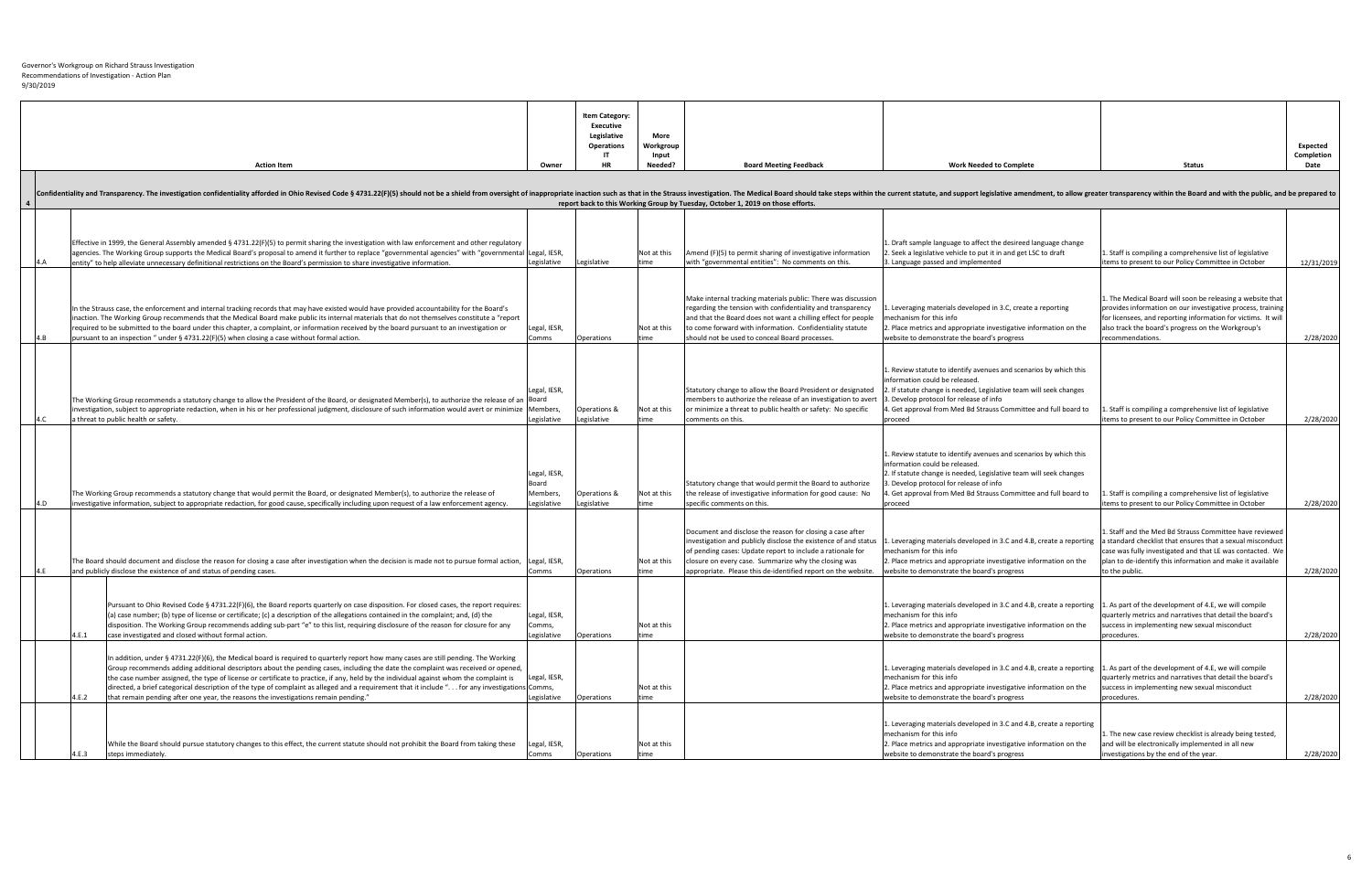| <b>Action Item</b>                                                                                                                                                                                                                                                                                                                                                                                                                                                                                    | Owner       | <b>Item Category:</b><br><b>Executive</b><br>Legislative<br><b>Operations</b><br><b>HR</b> | <b>More</b><br>Workgroup<br>Input<br>Needed? | <b>Board Meeting Feedback</b>                                                                                                                                                                                                                                                                                                              | <b>Work Needed to Complete</b>                                                                                                                                                                                                                                                                                                                                      | <b>Status</b>                                                                                                                                                                                                                                                                                                                                                                       | Expected<br><b>Completion</b><br>Date |
|-------------------------------------------------------------------------------------------------------------------------------------------------------------------------------------------------------------------------------------------------------------------------------------------------------------------------------------------------------------------------------------------------------------------------------------------------------------------------------------------------------|-------------|--------------------------------------------------------------------------------------------|----------------------------------------------|--------------------------------------------------------------------------------------------------------------------------------------------------------------------------------------------------------------------------------------------------------------------------------------------------------------------------------------------|---------------------------------------------------------------------------------------------------------------------------------------------------------------------------------------------------------------------------------------------------------------------------------------------------------------------------------------------------------------------|-------------------------------------------------------------------------------------------------------------------------------------------------------------------------------------------------------------------------------------------------------------------------------------------------------------------------------------------------------------------------------------|---------------------------------------|
| The Working Group recommends a time-limit on confidentiality under § 4731.22(F)(5), or, at least, the confidentiality reserved to the Board's<br>investigation materials, with continued protection of patient and other information that is confidential regardless of its inclusion in an<br>linvestigation. Such limitations may include a provision to make the report of investigation available, subject to appropriate redaction, once formal<br>action is taken against a physician licensee. | Legislative |                                                                                            |                                              | Place a time limit on the confidentiality under 4731.22(F)(5):<br>Board members expressed concern with a blanket disclosure<br>of all confidential investigative information after a certain<br>amount of time has passed because of the potential for<br>embarrassment to licensees that may have been wrongly or<br>frivolously accused. | 1. Med Bd Strauss Committee analyzes the statute and identify<br>opportunities to set a time limit. Sends to Policy Committee for<br><b>I</b> review<br>2. Upon approval of Policy, seek legislative language and drafting<br>3. Legislative change occurs<br>. In the 90-day implementation period, update protocols and<br>policies to reflect the new time limit | 1. Staff is compiling a comprehensive list of legislative<br>items to present to our Policy Committee in October                                                                                                                                                                                                                                                                    | 2/28/2020                             |
| As part of its October 1, 2019 report, the Medical Board shall make any additional recommendations to the Working Group which would allow for<br>more transparency in its investigations and the closure of complaints when no action is taken by the board, including changes to § 4731.22(F)(5)<br>and the viability of a sunset to investigative confidentiality.                                                                                                                                  | Legislative |                                                                                            |                                              | Make an additional recommendations for changes to<br>4731.22(F)(5) to the working group that would allow for<br>additional transparency:                                                                                                                                                                                                   | 1. Board members and staff identify list of immediately actionable<br>litems, and combine with project management materials<br>2. Med Bd Strauss Committee members review materials and report<br>prior to 10/1/19.<br>3. Report sent to Workgroup on 10/1/19                                                                                                       | 1. When a sexual misconduct case is proposed for closure<br>without action, we are currently requiring review by an<br>independent internal group to confirm a thorough<br>investigation.<br>2. We are also considering having an external AG and /<br>or Victim Advocate review of the case details to ensure<br>that it was investigated fully and for support of the<br>closure. | 10/1/2019                             |

7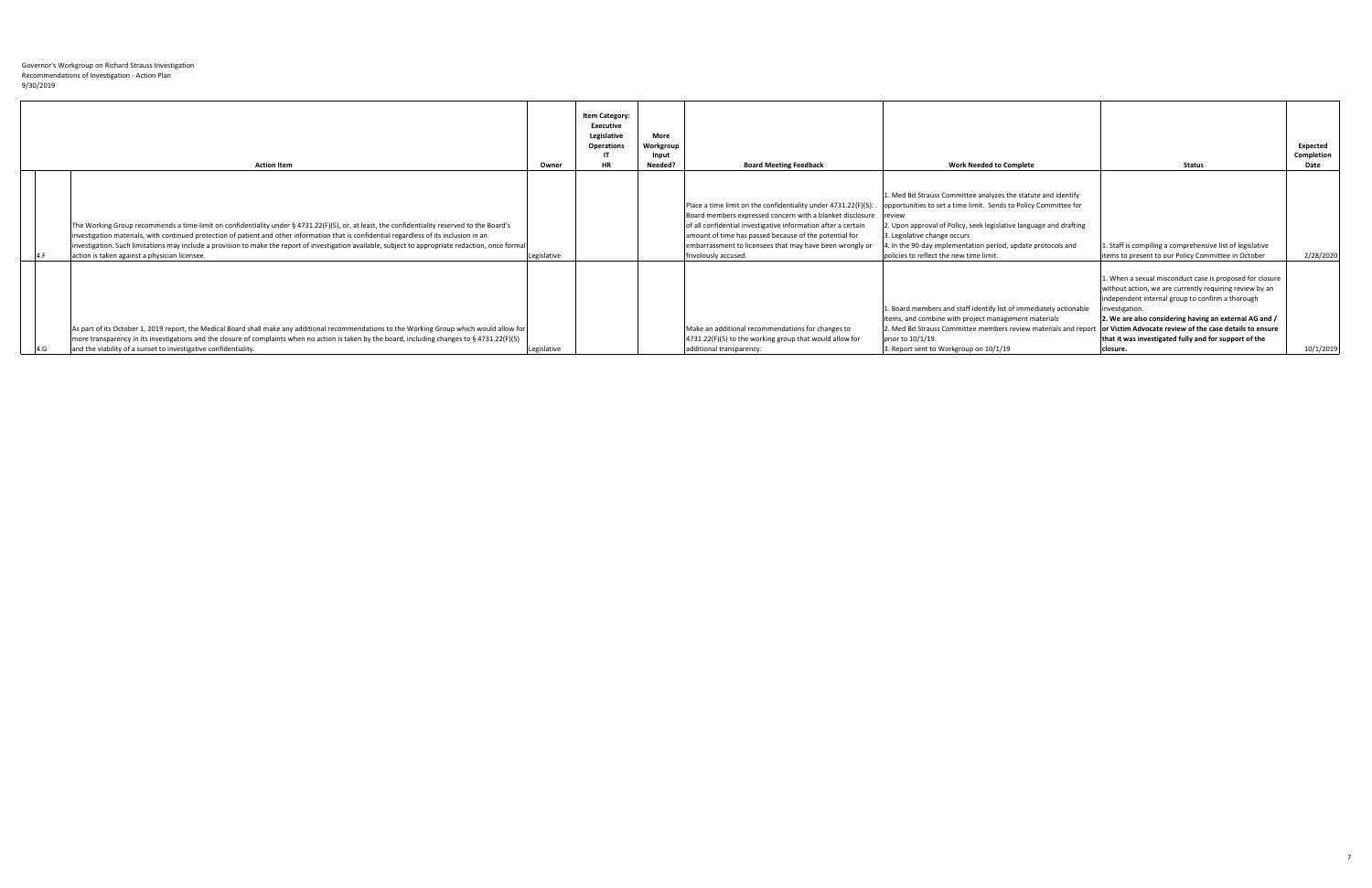| <b>Action Item</b>                                                                                                                                                                                                                                                                                                                                                                                                                                                                                                                                                                                                        | Owner                               | <b>Item Category:</b><br><b>Executive</b><br>Legislative<br><b>Operations</b><br><b>HR</b> | <b>More</b><br>Workgroup<br>Input<br>Needed? | <b>Board Meeting Feedback</b>                                                                                                                                                                                                                                    | <b>Work Needed to Complete</b>                                                                                                                                                                                                                                                       | <b>Status</b>                                                                                                                                                                   | Expected<br>Completion<br>Date |
|---------------------------------------------------------------------------------------------------------------------------------------------------------------------------------------------------------------------------------------------------------------------------------------------------------------------------------------------------------------------------------------------------------------------------------------------------------------------------------------------------------------------------------------------------------------------------------------------------------------------------|-------------------------------------|--------------------------------------------------------------------------------------------|----------------------------------------------|------------------------------------------------------------------------------------------------------------------------------------------------------------------------------------------------------------------------------------------------------------------|--------------------------------------------------------------------------------------------------------------------------------------------------------------------------------------------------------------------------------------------------------------------------------------|---------------------------------------------------------------------------------------------------------------------------------------------------------------------------------|--------------------------------|
| Board and staff structure and process. The Medical Board should review the current board structure and workflow to ensure that its processes are appropriate for its work. In addition, the Medical Board should analyze its c                                                                                                                                                                                                                                                                                                                                                                                            |                                     |                                                                                            |                                              |                                                                                                                                                                                                                                                                  |                                                                                                                                                                                                                                                                                      |                                                                                                                                                                                 |                                |
| The Medical Board should review and compare the Board's number, structure and processes to other appropriately sized state medical boards,<br>using available national membership resources as examples where appropriate, in order to determine whether there are recommendations for<br>changes to the Medical Board of Ohio's size, membership, structure or member-involved processes. This review and recommendation should<br>include a review of the existing roles of the Supervising Member and Secretary. The review should also inform<br>whether other medical boards include member(s) from law enforcement. | Legal, IESR,<br>Policy<br>Committee | Legislative                                                                                | Not at this<br>ltime                         | Review and compare the Board's number, structure and<br>processes to other appropriately sized state medical boards,<br>including whether to include law enforcement: Board<br>members mentioned obtaining information regarding the<br>make-up of other Boards. | 1. Identify practices from other states working with the FSMB<br>2. Compile recommendations and sent to Med Bd Strauss<br><b>Committee</b><br>3. If statutory changes are needed to affect changes, send to Policy<br><b>Committee</b><br>4. If changes are non-statutory, implement | . Staff has contacted the Federation of State Medical<br>Boards to assess what information they have that we<br>could leverage to fulfill this requirement.                     | 2/28/2020                      |
| The Working Group acknowledges pronounced conflict between the Medical Board's investigative staff and both its Members and its<br>enforcement staff. The Medical Board should evaluate the conflict(s) between its investigative and enforcement staff, as well as investigative staff Executive,<br>and management, and provide suggested resolution(s) that would encourage all staff to work collaboratively, as the Board cannot achieve its best Board<br>work for protecting the public when tensions between these factions inhibit meaningful collaboration toward their shared goal.                            | IESR, Legal,<br>Members             |                                                                                            | Not at this<br>time                          | Evaluate conflicts between investigative staff and<br>enforcement staff and management and provide suggested<br>resolutions that would encourage all staff to work<br>collaboratively: No specific comments here.                                                | 1. Poll Med Bd Strauss Committee and HR for ideas on staff<br>engagement and feedback<br>2. Conduct teamwork exercises to identify and address issues of<br><b>I</b> conflict<br>3. Develop action plan to remediate issues of conflict<br>4. Implement solutions                    | The Board's Human Resources staff is investigating State<br>and external resources who can perform employee<br>engagement and teambuilding activities to address this<br>ISSUE. | 2/28/2020                      |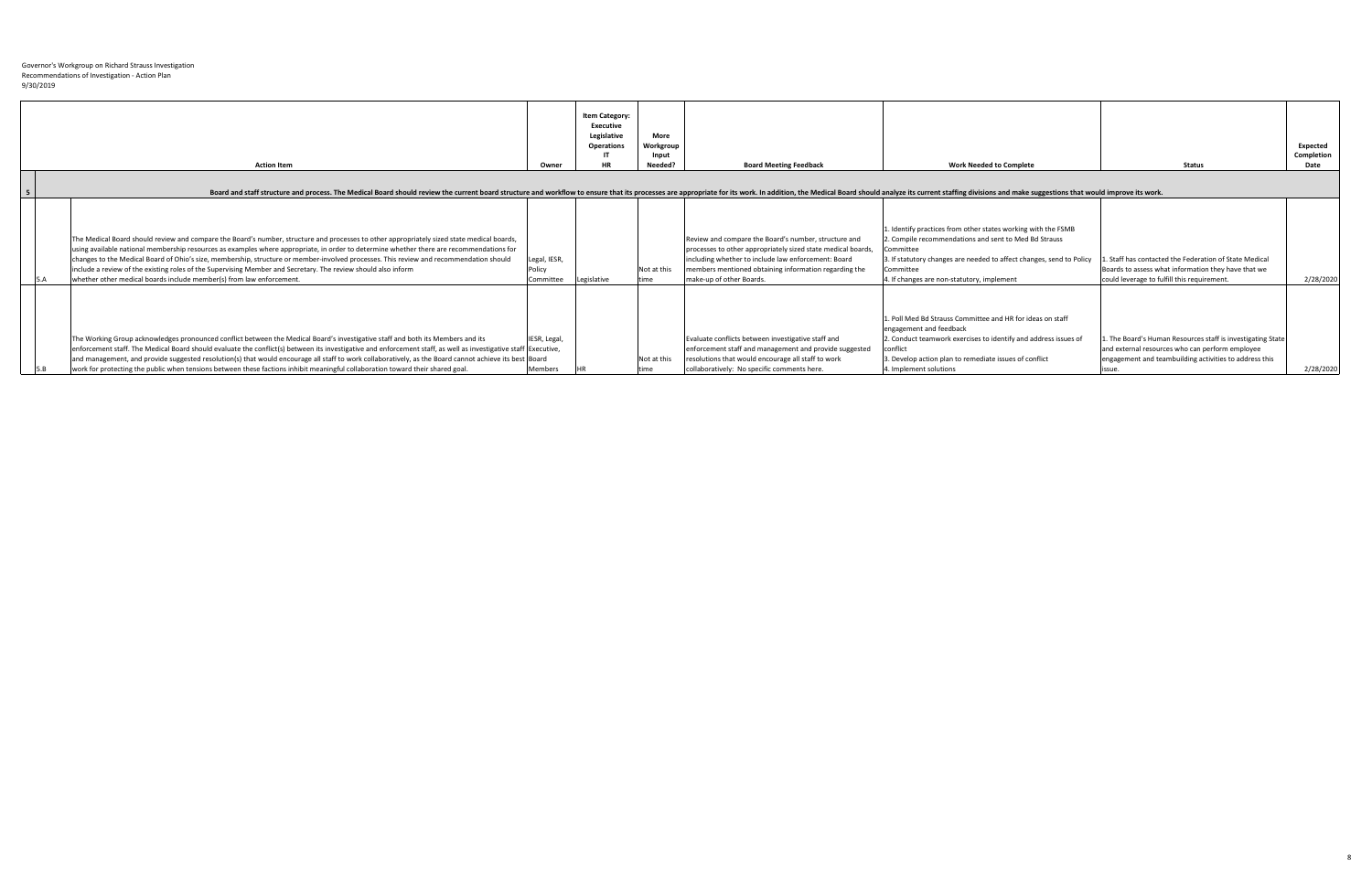|       |            | <b>Action Item</b>                                                                                                                                                                                                                                                                                                                                      | Owner                     | <b>Item Category:</b><br><b>Executive</b><br>Legislative<br><b>Operations</b><br><b>HR</b> | <b>More</b><br>Workgroup<br>Input<br>Needed? | <b>Board Meeting Feedback</b>                                                                                             | <b>Work Needed to Complete</b>                                                                                                                                                                                                                                                                                                                                                                                                     | <b>Status</b>                                                                                                                                                                                                                                                                                                                         | Expected<br>Completion<br>Date |
|-------|------------|---------------------------------------------------------------------------------------------------------------------------------------------------------------------------------------------------------------------------------------------------------------------------------------------------------------------------------------------------------|---------------------------|--------------------------------------------------------------------------------------------|----------------------------------------------|---------------------------------------------------------------------------------------------------------------------------|------------------------------------------------------------------------------------------------------------------------------------------------------------------------------------------------------------------------------------------------------------------------------------------------------------------------------------------------------------------------------------------------------------------------------------|---------------------------------------------------------------------------------------------------------------------------------------------------------------------------------------------------------------------------------------------------------------------------------------------------------------------------------------|--------------------------------|
|       |            |                                                                                                                                                                                                                                                                                                                                                         |                           |                                                                                            |                                              |                                                                                                                           |                                                                                                                                                                                                                                                                                                                                                                                                                                    |                                                                                                                                                                                                                                                                                                                                       |                                |
|       |            | Sexual Impropriety Investigations. The Medical Board should use victim advocates in the investigative process. Its investigative and enforcement staff, at a minimum, should receive training on, and tools to address, the un                                                                                                                          |                           |                                                                                            |                                              |                                                                                                                           |                                                                                                                                                                                                                                                                                                                                                                                                                                    |                                                                                                                                                                                                                                                                                                                                       |                                |
|       |            | The Working Group recommends, and the Medical Board indicated that it has begun, developing victim advocacy expertise internally, and<br>identifying the victim advocacy network(s) available in law enforcement and prosecutors' offices, including investigators becoming involved in<br>area Sexual Assault Response Teams (SARTs) where they exist. | IESR, Legal,<br>Executive | Operations                                                                                 | Not at this<br>time                          | advocates.                                                                                                                | 1. Provide an updat on current victim coordinator acquisition status<br>2. Working with OPAA, identify as many counties as possible that<br>have victim advocates and engage them for a partnership<br>3. Develop an ongoing roster of counties that offer services and<br>Develop victim advocacy expertise; Move forward with victim connect internal and contracted Med Bd staff to foster relationships<br>with those counties | 1. The Board released an open call for qualified Victim<br>Coordinators in July.<br>2. Staff screened the first 3 candidates the week of<br>9/16/19 and has contracts out to all three.<br>3. As soon as they are under contract, the plan is to bring<br>them in to review our processes and help the board<br>perform case reviews. | 2/28/2020                      |
|       |            |                                                                                                                                                                                                                                                                                                                                                         |                           |                                                                                            |                                              | Build on training and update investigator manual: The Board<br>wants to include the amendments to the investigator manual |                                                                                                                                                                                                                                                                                                                                                                                                                                    | 1. The board's Investigators and Enforcement Attorneys                                                                                                                                                                                                                                                                                |                                |
|       |            |                                                                                                                                                                                                                                                                                                                                                         |                           |                                                                                            | Not at this                                  | to the materials it submits in its October 1, 2019 progress                                                               |                                                                                                                                                                                                                                                                                                                                                                                                                                    | will be taking the AG-endorsed 5-day FETI training for                                                                                                                                                                                                                                                                                |                                |
|       |            | The Medical Board should build upon the training its staff received in May 2019 on this subject, and by the end of calendar year 2019:                                                                                                                                                                                                                  |                           |                                                                                            | time                                         | report to the working group.                                                                                              | See 6.B.1-6.B.3                                                                                                                                                                                                                                                                                                                                                                                                                    | trauma-informed investigations in November of 2019.                                                                                                                                                                                                                                                                                   | 12/31/2019                     |
| 6.B.1 | techniques | Develop annual training goals for investigative and enforcement staff on survivor-centered and trauma-informed investigative                                                                                                                                                                                                                            | IESR, HR                  |                                                                                            | Not at this<br>time                          |                                                                                                                           | 1. Develop training content goals for annual training<br>$\vert$ 2. Identify a partner(s) who can provide this training on an ongoing<br>basis to staff                                                                                                                                                                                                                                                                            | 1. The board will build on its contract with FETI or Justice<br>3D (a training firm) to develop annual trauma-informed<br>training for all staff, with more content developed for<br>investigative and enforcement staff.                                                                                                             | 12/31/2019                     |
|       |            | In consultation with a victim advocate, finalize the proposed "Sexual Misconduct Complaint Protocol" presented to the Working                                                                                                                                                                                                                           |                           |                                                                                            | Not at this                                  |                                                                                                                           | 1. Finalize contract with a victim coordinator<br>2. Review draft protocol and insert coordinator insight into process<br>and content                                                                                                                                                                                                                                                                                              | 1. The board should have victim coordinators under<br>contract by $10/16/19$ .<br>2. Staff will review the Sexual Misconduct Protocol with<br>them to get their input and implement their suggestions<br>3. The Board will approve changes to the protocol by                                                                         |                                |
| 6.B.2 | Group      |                                                                                                                                                                                                                                                                                                                                                         | <b>IESR</b>               | <b>Operations</b>                                                                          | time                                         |                                                                                                                           | 3. Bring updated protocol to board for input and ratification                                                                                                                                                                                                                                                                                                                                                                      | 12/31/19.                                                                                                                                                                                                                                                                                                                             | 12/31/2019                     |
| 6.B.3 |            | In consultation with victim advocates and investigative professionals, update the investigation manual accordingly, allowing for<br>Imodern investigative practices that take into account the survivor's needs and preferences, such as:                                                                                                               |                           | <b>Operations</b>                                                                          | Not at this<br>time                          |                                                                                                                           | 1. Finalize contract with a victim coordinator<br>2. Review investigator manual with coordinator, and insert<br>coordinator insight into process and content<br>3. Bring updated protocol to board for input and ratification                                                                                                                                                                                                      | 1. The board should have victim coordinators under<br>contract by $10/16/19$ .<br>2. Staff will review the Investigator Manual with them to<br>get their input and implement their suggestions<br>3. The Board will approve changes to the manual by<br>12/31/19.                                                                     | 12/31/2019                     |
|       | 6.B.3.a    | eliminating administrative closure of sexual impropriety cases when a survivor fails<br>to come forward initially,                                                                                                                                                                                                                                      |                           | Operations                                                                                 | Not at this<br>time                          |                                                                                                                           | 1. Finalize contract with a victim coordinator<br>2. Review investigator manual with coordinator, and insert<br>coordinator insight into process and content<br>3. Bring updated protocol to board for input and ratification                                                                                                                                                                                                      | 1. Staff will review and amend the Sexual Misconduct<br>protocol to ensure that there is no time limit to<br>investigation of sexual misconduct cases.<br>2. The Board will approve changes to the protocol by<br>12/31/19.                                                                                                           | 12/31/2019                     |
|       | 6.B.3.b    | allowing multiple interviews and conducting the interviews at the times of the<br>survivor's or witnesses' choosing (including outside of regular business hours or<br>the regular workweek),                                                                                                                                                           | <b>IESR</b>               | <b>Operations</b>                                                                          | Not at this<br>time                          |                                                                                                                           | 1. Finalize contract with a victim coordinator<br>2. Review investigator manual with coordinator, and insert<br>coordinator insight into process and content<br>3. Bring updated protocol to board for input and ratification                                                                                                                                                                                                      | 1. Staff will review and amend the Sexual Misconduct<br>protocol and Investigator Manuarl to ensure that there is<br>no time limit to investigation of sexual misconduct cases.<br>2. The Board will approve changes to the protocol and<br>manual by 12/31/19.                                                                       | 12/31/2019                     |
|       | 6.B.3.c    | removing the requirement that meetings with complainants and witnesses in sexual<br>Impropriety investigations must be conducted in a neutral location, and                                                                                                                                                                                             |                           | <b>Operations</b>                                                                          | Not at this<br><b>time</b>                   |                                                                                                                           | 1. Finalize contract with a victim coordinator<br>2. Review investigator manual with coordinator, and insert<br>coordinator insight into process and content<br>3. Bring updated protocol to board for input and ratification                                                                                                                                                                                                      | 1. Staff will review and amend the Sexual Misconduct<br>protocol and Investigator Manuarl to ensure that there is<br>no time limit to investigation of sexual misconduct cases.<br>2. The Board will approve changes to the protocol and<br>manual by 12/31/19.                                                                       | 12/31/2019                     |
|       |            |                                                                                                                                                                                                                                                                                                                                                         |                           |                                                                                            |                                              |                                                                                                                           |                                                                                                                                                                                                                                                                                                                                                                                                                                    |                                                                                                                                                                                                                                                                                                                                       |                                |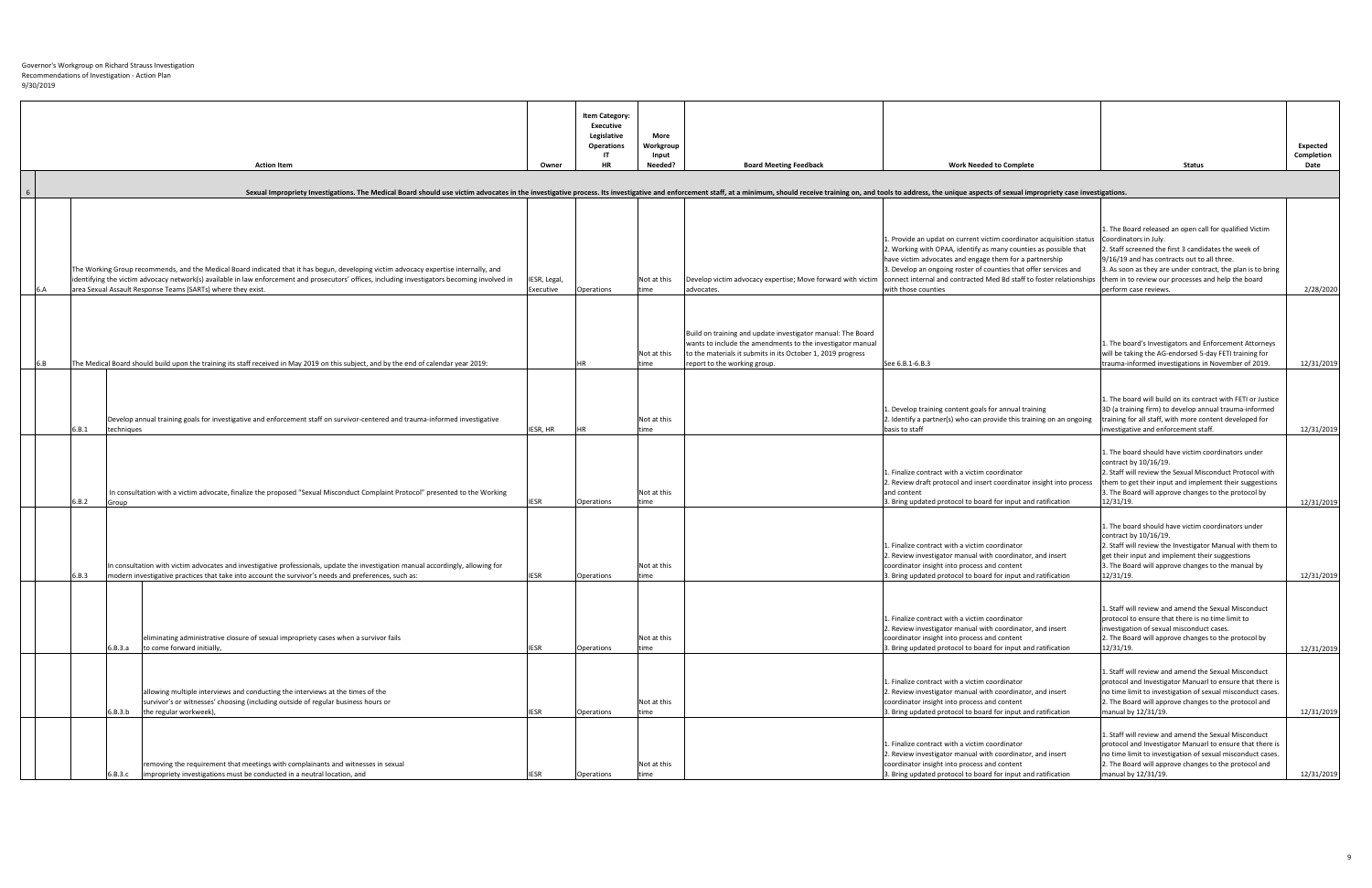|  | <b>Action Item</b>                                                                                                                                                                                                                                         | Owner       | <b>Item Category:</b><br><b>Executive</b><br>Legislative<br><b>Operations</b><br><b>HR</b> | <b>More</b><br>Workgroup<br>Input<br>Needed? | <b>Board Meeting Feedback</b>                                                                                 | <b>Work Needed to Complete</b>                                                                                                                                                                                                                                                            | <b>Status</b>                                                                                                                                                                                                                                                                                                                                                                                                                                                                                                                           | <b>Expected</b><br>Completion<br>Date |
|--|------------------------------------------------------------------------------------------------------------------------------------------------------------------------------------------------------------------------------------------------------------|-------------|--------------------------------------------------------------------------------------------|----------------------------------------------|---------------------------------------------------------------------------------------------------------------|-------------------------------------------------------------------------------------------------------------------------------------------------------------------------------------------------------------------------------------------------------------------------------------------|-----------------------------------------------------------------------------------------------------------------------------------------------------------------------------------------------------------------------------------------------------------------------------------------------------------------------------------------------------------------------------------------------------------------------------------------------------------------------------------------------------------------------------------------|---------------------------------------|
|  | eliminating the provision that finds a survivor's refusal to meet at a neutral location<br>or provide information via remote means "adequate grounds for closure."<br>6.B.3.d                                                                              | <b>IESR</b> | <b>Operations</b>                                                                          | Not at this<br><b>Itime</b>                  |                                                                                                               | 1. Finalize contract with a victim coordinator<br>2. Review investigator manual with coordinator, and insert<br>coordinator insight into process and content<br>3. Bring updated protocol to board for input and ratification                                                             | 1. Staff will review and amend the Sexual Misconduct<br>protocol and Investigator Manual to ensure that there is<br>no time limit to investigation of sexual misconduct cases.<br>2. The Board will approve changes to the protocol and<br>manual by 12/31/19.                                                                                                                                                                                                                                                                          | 12/31/2019                            |
|  | The Medical Board should consider establishing specialized team(s) for sexual impropriety cases, and such team(s) should consult with the Ohio<br>Attorney General's Office to develop the approach to both administrative matters and criminal referrals. | IESR, AG    | <b>Operations</b>                                                                          | Not at this<br><b>time</b>                   | Consider establishing specialized teams for sexual impropriety board for discussion and ratification<br>cases | 1. Continue to develop IESR team approach (Inv, EA, SR, Victim<br>Cooordinator)<br>2. Engage AG with the investigative manual, protocols, processes,<br>etc., for review<br>3. Bring suggested changes to Med Bd Strauss Committee and full<br>4. Implement changes and revisit regularly | 1. The board has already implemented a team approach to  <br>investigations, currently with an Investigator and<br>Enforcement Attorney creating an investigative plan that is<br>minimally-traumatic for victims<br>2. This team will expand to include a victim coordinator as<br>soon as we have them under contract (expected by<br>$10/1/19$ ).<br>3. As the Sexual Misconduct protocol and Investigator<br>Manual changes are finalized, the board will engage with<br>LE associations and the AG to finalize referral processes. | 2/28/2020                             |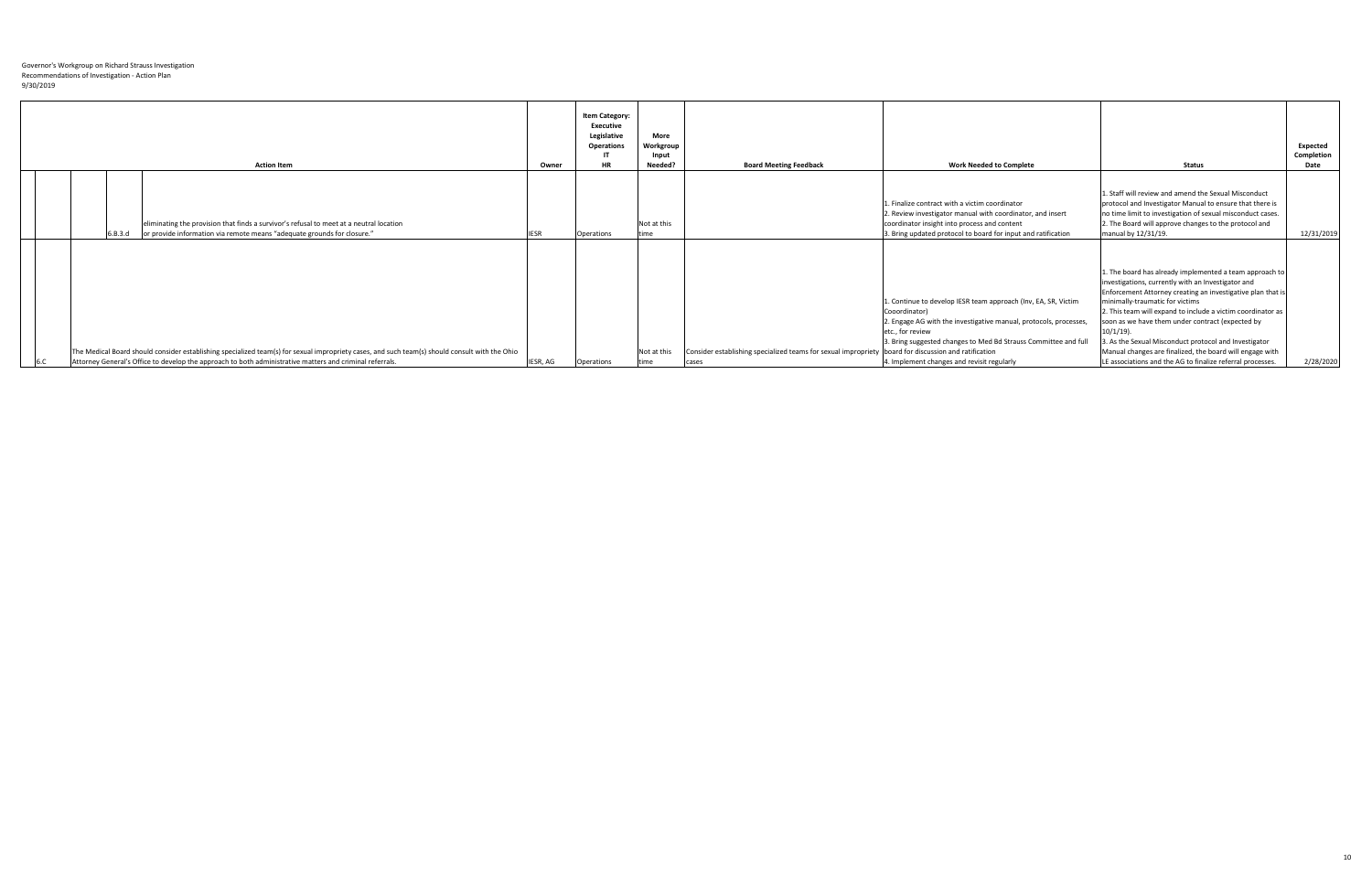|  |             | <b>Action Item</b>                                                                                                                                                                                                                                                                                                                                                                                                                                                                                                                    | Owner                       | <b>Item Category:</b><br><b>Executive</b><br>Legislative<br><b>Operations</b><br><b>HR</b> | <b>More</b><br>Workgroup<br>Input<br>Needed? | <b>Board Meeting Feedback</b>                                                                                                                             | <b>Work Needed to Complete</b>                                                                                                                                                                                                                                                                                        | <b>Status</b>                                                                                                                                                                                                                                                                                         | <b>Expected</b><br>Completion<br><b>Date</b> |
|--|-------------|---------------------------------------------------------------------------------------------------------------------------------------------------------------------------------------------------------------------------------------------------------------------------------------------------------------------------------------------------------------------------------------------------------------------------------------------------------------------------------------------------------------------------------------|-----------------------------|--------------------------------------------------------------------------------------------|----------------------------------------------|-----------------------------------------------------------------------------------------------------------------------------------------------------------|-----------------------------------------------------------------------------------------------------------------------------------------------------------------------------------------------------------------------------------------------------------------------------------------------------------------------|-------------------------------------------------------------------------------------------------------------------------------------------------------------------------------------------------------------------------------------------------------------------------------------------------------|----------------------------------------------|
|  |             |                                                                                                                                                                                                                                                                                                                                                                                                                                                                                                                                       |                             |                                                                                            |                                              |                                                                                                                                                           |                                                                                                                                                                                                                                                                                                                       |                                                                                                                                                                                                                                                                                                       |                                              |
|  |             |                                                                                                                                                                                                                                                                                                                                                                                                                                                                                                                                       |                             |                                                                                            |                                              |                                                                                                                                                           |                                                                                                                                                                                                                                                                                                                       |                                                                                                                                                                                                                                                                                                       |                                              |
|  |             |                                                                                                                                                                                                                                                                                                                                                                                                                                                                                                                                       |                             |                                                                                            |                                              | Considerations for Additional Study or Information by the Medical Board.                                                                                  |                                                                                                                                                                                                                                                                                                                       |                                                                                                                                                                                                                                                                                                       |                                              |
|  | misconduct: | In light of the Working Group's review and recommendations, the Medical Board should consider the following to further ensure reporting                                                                                                                                                                                                                                                                                                                                                                                               |                             |                                                                                            |                                              | Consider amendments to 2921.22 and reporting sexual<br>impropriety complaints to other state medical boards. The<br>Board wants to move forward on these. |                                                                                                                                                                                                                                                                                                                       |                                                                                                                                                                                                                                                                                                       |                                              |
|  | 7.A.1       | The impact of amending Ohio Revised Code § 2921.22, "Failure to report a crime or knowledge of a death or burn injury," specifically<br>to include a duty to report certain criminal acts by physicians practicing in Ohio regardless of whether they rise to the level of a felony;<br>alternatively, whether an Ohio criminal law should be created or existing law amended to raise certain criminal acts by physicians to<br>the felony level, thus subjecting them to mandatory reporting under the current version of §2921.22. | Legislative,<br>IESR, Legal | Legislative                                                                                | Not at this<br>time                          |                                                                                                                                                           | Take to Med Bd Strauss Committee to make a recommendation to<br>the Policy Committee<br>2. Pending outcome of the Strauss Committee, take to Policy<br>Committee for further action                                                                                                                                   | 1. Staff is compiling a comprehensive list of legislative<br>litems to present to our Policy Committee in October                                                                                                                                                                                     | 12/31/2019                                   |
|  | 7.A.2       | Regardless of the conclusion above, the impact of replacing the "knowing" standard in § 2921.22 with one similar to Ohio Revised<br>Code § 2151.42 which requires "anyone who knows, or has reasonable cause to suspect based on facts that would cause a reasonable Legislative,<br>person in a similar position to suspect that" a reportable offense by the physician has occurred.                                                                                                                                                | IESR, Legal Legislative     |                                                                                            | Not at this<br>time                          |                                                                                                                                                           | Take to Med Bd Strauss Committee to make a recommendation to<br>the Policy Committee<br>2. Pending outcome of the Strauss Committee, take to Policy<br>Committee for further action                                                                                                                                   | 1. Staff is compiling a comprehensive list of legislative<br>items to present to our Policy Committee in October                                                                                                                                                                                      | 12/31/2019                                   |
|  | 7.A.3       | The impact of the Medical Board reporting allegations of a physician-licensee's sexual impropriety to other state medical boards (such<br>as through the National Practitioner Data Bank or other body, subject to timing and other reporting criteria) even if the Medical Board<br>has not taken any enforcement action against a licensee, and consider the constitutional and legal protections surrounding such<br>action.                                                                                                       | IESR, Legal,<br>Comms       | Operations                                                                                 | Not at this<br>time                          |                                                                                                                                                           | 1. Research ability to report investigative and/or non-formal action<br>to other states' medical boards<br>2. Contact FSMB about ideas of mechanisms to use to report<br>information<br>3. Confirm process by which the FSMB shares information to other<br>states to ensure that it adequately notifies other states | Legal staff has begun analyzing confidentiality statutes<br>to find mechanisms for greater sharing of non-formal-<br>action information.<br>2. Staff has engaged the FSMB to discuss opportunities for<br>investigative information sharing to other states outside of<br>formal reporting processes. | 2/28/2020                                    |